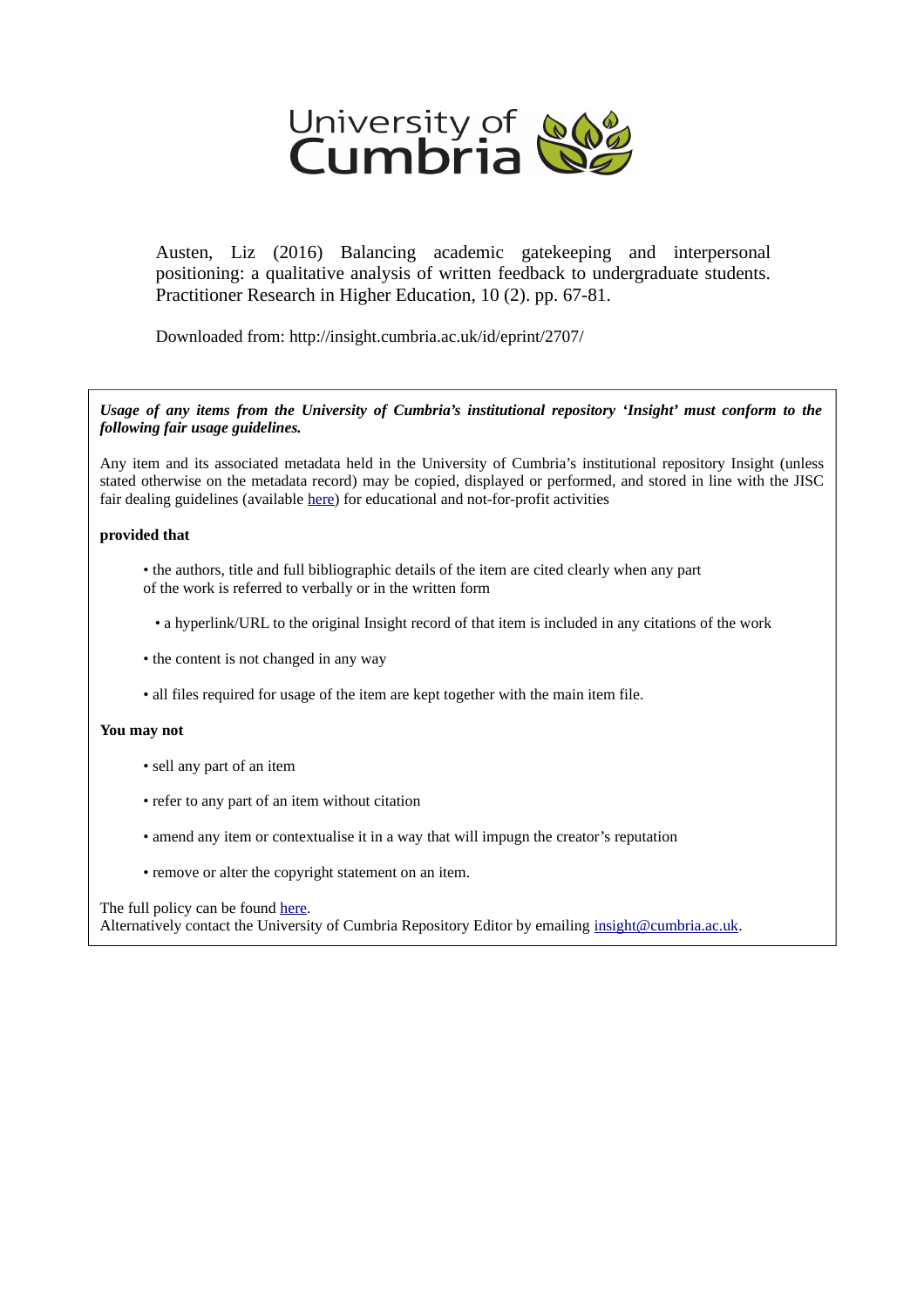**Balancing academic gatekeeping and interpersonal positioning: A qualitative analysis of written feedback to undergraduate students**

Practitioner Research in Higher Education Copyright © 2016 University of Cumbria Vol 10(2) pages 67-81

Liz Austen Sheffield Hallam University

### **Abstract**

This article will discuss the findings from a qualitative analysis of 136 pieces of written feedback on summative student assessments. The assessment and feedback mechanisms vary in format, and the sample covered all three levels of an undergraduate programme (four courses) in one case department. This article will evidence linguistic variations in written feedback which signify an unequal discursive relationship between the marker and student. This variation is likely to contribute to issues in feedback clarity and consistency. Tensions amid the language used reflect academic gatekeeping, and the interpersonal aspect of feedback, will be discussed with reference to notions of 'linguistic capital'. Assisting students in the interpretation of written feedback, and encouraging alternative forms of feedback to enhance staff-student dialogue will be suggested as recommendations.

### **Key words**

Summative feedback; feedback; assessment; higher education.

### **Introduction**

There is a long history of research on assessment feedback within higher education, with a recent focus on 'quality' (Dunworth & Sanchez 2016) and 'student dissatisfaction' (Nicol 2010, Blair et al., 2013). Looking beyond these restrictions we see that Sadler (1989) described feedback as evaluative in nature with the purpose of explaining the gap between actual and desired performance. This definition best aligns with the summative feedback practices which formed the basis of this research. Summative written feedback was the dominant mode of feedback in the sampled department, and although formative feedback existed, this varied by module and course and was more difficult to identify as a comparable sample. Therefore, this research aimed to critique a single stage in the transmission model of summative feedback. Here, comments are provided at the end of a learning journey, which negates self-assessment and as such, exemplifies the hierarchical nature of the staff-student relationship. This paper presents the research evidence, elicited via a discourse analysis, to support this critique.

### **Research Context**

This research is interested in descriptions of feedback as a social construct (Evans 2013), analysed as a product of the relationship between staff and student (Hattie & Timperley, 2000; Nicol & Macfarlane-Dick, 2006), and subjectively interpreted by the reader in a manner which may differ from the writer. To further the work of others in this domain (Chanock, 2000, Higgins et al., 2002, Careless, 2006, Orsmond & Merry, 2011; Long, 2014; Dunworth & Sanchez, 2016), this research looks to use a linguistic analysis to investigate the role and function of feedback to undergraduate students, from the perspective of academic gatekeeping and interpersonal positioning. Previous research has highlighted the importance of both positions (see Varlander, 2008 and Evans, 2013 for reviews of interpersonal positioning and Lea & Street, 1998, Lillis & Turner, 2001 and Hyatt 2005 for

### **Citation**

Austen, L. (2016) 'Balancing academic gatekeeping and interpersonal positioning: A qualitative analysis of written feedback to undergraduate students', *Practitioner Research in Higher Education Journal*, 10(2), pp.67-81.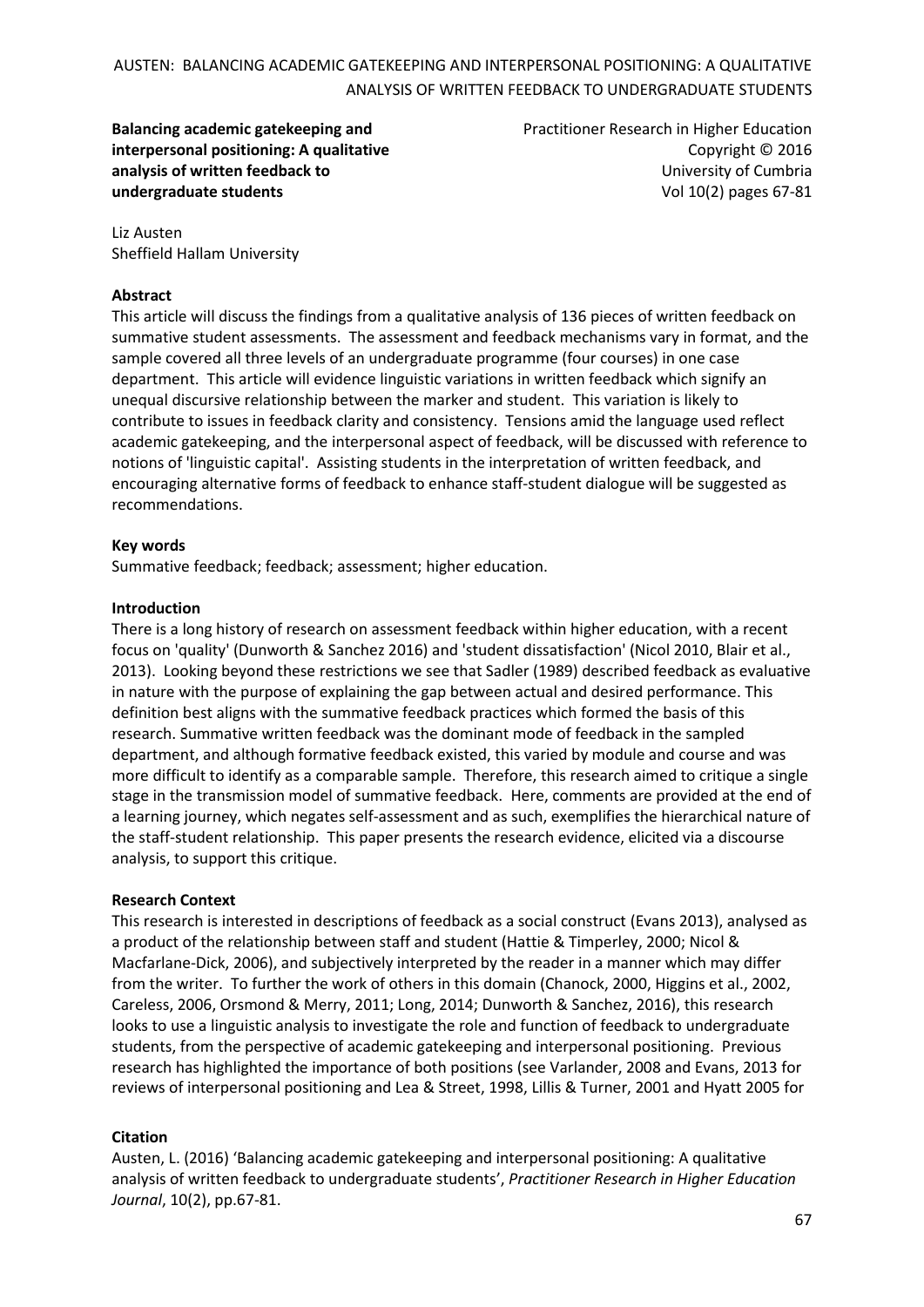discussions involving academic gatekeeping), most recently brought together conceptually by Sutton's development of 'feedback literacy' (2012). However, target samples and methodologies differ in these examples, and in the few studies that have systematically analysed the role and function of evaluative language in written feedback (Stewart 2015, Hyland and Hyland 2006, 2001, Hyatt 2005).

### **Methodology**

The chosen methodology for this research project responded to the research question - What characteristics of evaluative language are found in written assessment feedback to undergraduate students? - and generated two distinct phases of data collection and analysis. In sum, the research produced a mixed methods case study of four undergraduate courses in one social science department at one higher education institution. The four courses were sampled by convenience to the researcher and purposively based on lower than sector and institutional National Student Survey scores for assessment and feedback. Modules and feedback documents were randomly selected using an appropriate sampling frame to allow for all levels of undergraduate study to be included. This produced a cross section of written feedback to students in the sampled subject group during semester 1 of the 2014-2015 academic year. This feedback was produced by a range of staff members in this department, and did not follow a process of anonymous marking. Sampled feedback documents were initially analysed for content to produce descriptive characteristics of the documents. A qualitative analysis of the language, meaning and assumptions of the staff comments, and the relationship to the student reader, was then undertaken.

Internal ethical approval against BERA ethical principles was sought which ensured: the anonymity of the modules, staff members, and students, implicated in the collection of the feedback documents; that consent was gained from staff members for the use of their written comments; a full brief prior to the semester in which the feedback was written, a de-brief and the presentation of findings for action planning and staff development.

The data analysis discussed in this paper was carried out by a student researcher (who had recently studied in the subject group) and the project lead. After piloting a selection of text, the qualitative free text comments were hand coded by both researchers. Following the principles for assessing validity in constructivist methodologies (Lincoln & Guba, 1986), this collaborative approach to analysis strengthened the trustworthiness of the process and attempted to balance any bias in interpretation. This provided an authentic representation of the written feedback provided to students in this case study. To this end the research findings have generated non-generalisable conclusions, however it is noted that previous research has found similarities in the features of written feedback across disciplines (Basturkmen et. al., 2014).

There are numerous ways in which written feedback to students can be analysed. Previous research has been conducted on varied levels and modes of study, and has used varied analytical categorisations. The choice of analytical framework in this research was grounded during inductive coding of the sample. The reflections of the student researcher noted the overtly positive commentary and interpersonal features of the writing. The written comments were therefore coded into praise, criticism, and suggestion, mirroring the framework provided by Hyland and Hyland (2001) and then attitude, engagement and graduation in application of the appraisal framework for written commentary by Martin & White (2005), which focuses on the relationship between reader and writer. These frameworks were selected for their appreciation of the subjective nature of evaluative writing, and the prior use of these frameworks within higher education research. Other analytical process could have been used, including computer generated corpus based descriptions of the sample. However, a narrative overview of the evaluative language found in this sample, using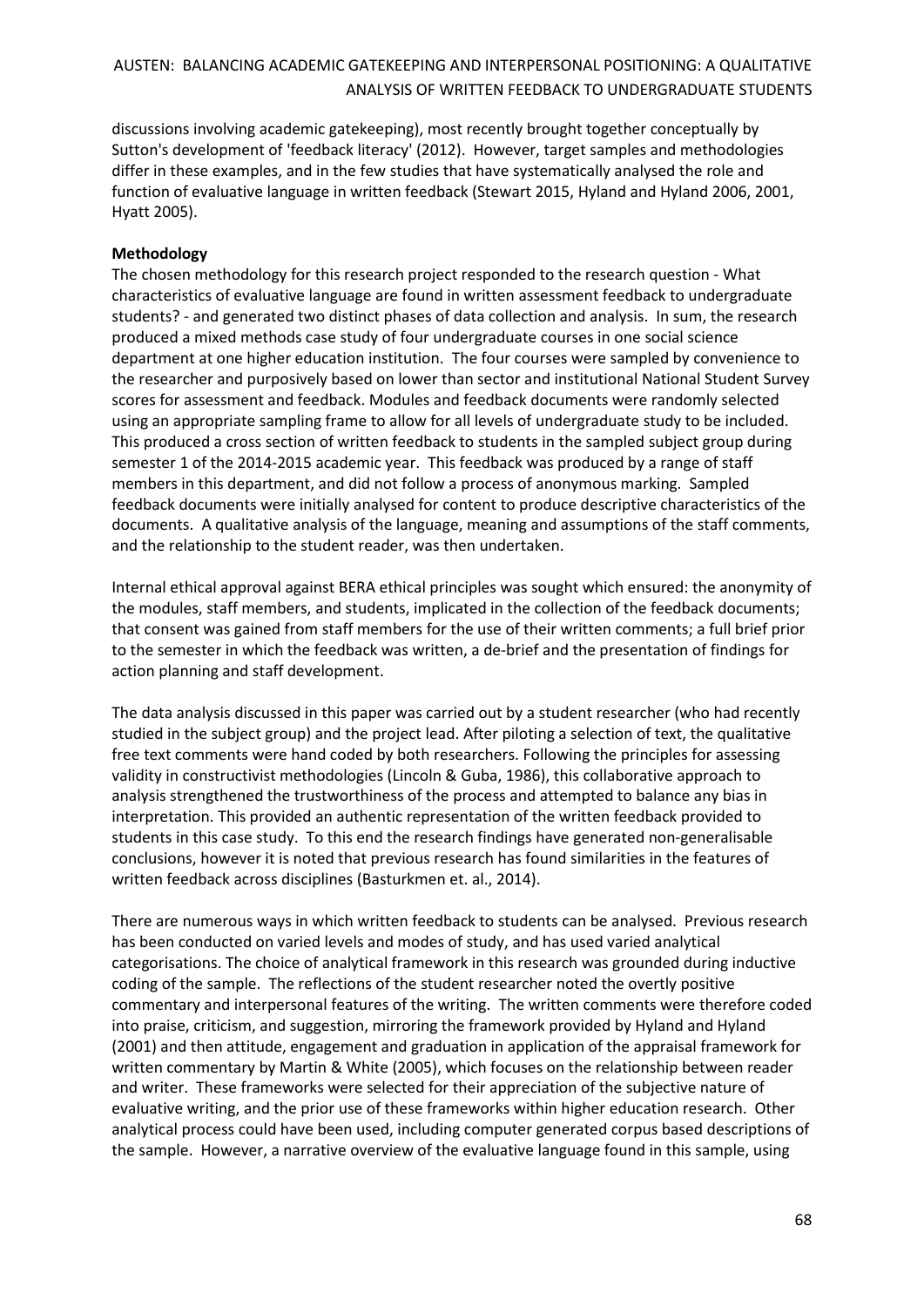the themes within these analytical frameworks, is presented to provide an exploration of this genre of writing.

### **Descriptive characteristics**

The sampled feedback was written in response to the first summative assessment task for each sampled module during semester 1 of the 2014-2015 academic year. The random sampling of modules ensured that a range of assessment formats was included (essay, report, presentation, reflection). In total 136 individual feedback documents, spread over 3 years of undergraduate study (Year One n = 51, Year Two n = 64, Year Three n = 21), were collated and ethically recorded. The varied size of modules over the three years did result in a skewed final sample, with the final year slightly under-represented. 93% (126) of the feedback documents were created and distributed electronically (as opposed to hard copy). 84% of the total feedback documents contained a feedback matrix, leaving 16% with only free text written comments. 7% of the feedback documents had a feedback matrix and no free text written comments at all.

The average number of free text words (not including the feedback matrix) per piece of feedback was 100, with the range highlighting a minimum of 0 (no free text written comments) and a maximum of 402 words. The average number of free text words varied dependant on the composition of the document and the mode of access. Feedback documents which were free text only averaged 110 words per document, compared to, for example, documents which contained a generic feedback matrix *and* free text, which averaged 182 free text words per document. Hard copy feedback (hand written or typed and printed; 7% of the sample) averaged 41 free text words per feedback document, whilst comments written directly into blackboard (29%) or uploaded as a Word document (64%) tended to be much larger (128 and 127 respectively). These highlighted variations within the free text comments provided the rationale for undertaking further analysis of only this aspect in the next stage of the research. 127 of the feedback documents included free text written comments and formed a modified sample.

### **Praise, Criticism, and Suggestion**

The coding of comments as *praise* used the following definition - 'an act which attributes credit to another for some characteristic, skill, etc. ... positively valued by the person giving feedback ... more intense or detailed than simple agreement' (from Holmes, 1998 in Hyland & Hyland, 2001:186). Praise is also integral to the assessment and feedback principles designed by Nicol and Macfarlane-Dick (2006) and Gibbs & Simpson (2004), which suggest that feedback should encourage positive motivational beliefs and self-esteem. Similar to Orsmond & Merry's analysis (2011) praise was found to be the dominant comment type in the sampled feedback, with 335 coded comments (compared to 223 criticisms and 298 suggestions). Praise was more likely to be used in the first and final year, with approximately three comments per feedback document, compared to approximately two in the second year. The occurrence of positive comments in previous studies varies. Basturkmen et al., (2014:442) found high levels of praise and suggest 'this may be because the expressive function is most commonly found in overall feedback'. Ferris also noted that 'end comments' were found to have higher levels of praise possibly due to framing 'summary comments with encouragement' (1997:327). Hyland & Hyland (2001) also found higher occurrences of praise than criticism and suggestion (lowest occurrence) and Hyatt (2005) found that positive comments were not 'invisible' as previous research had suggested, although warned that the notions of positive and negative are socially constructed. However, Hyland & Hyland (2001) found that students found praise 'useless' and 'a waste of time' if not supported by 'serious comments' and Jonsson (2013) found evidence suggesting that positive comments are the least likely to lead to change. Hattie and Timperlay's (2007) extensive overview of the literature discusses praise under the heading of 'feedback about the self'. They suggest that praise can have little task related information and as such is ineffective in addressing learning gain. They suggest that to be effective praise should be accompanied by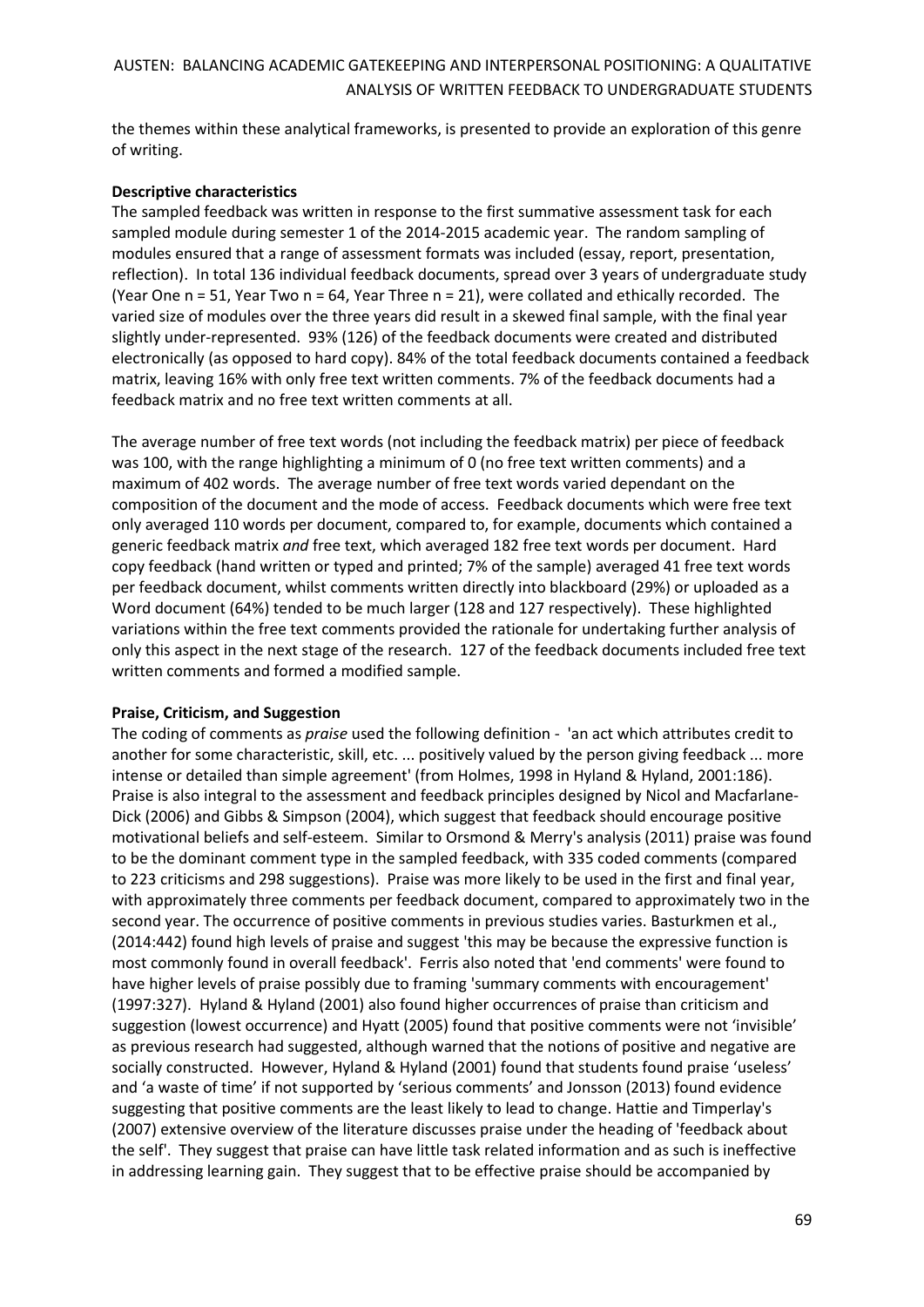suggestions for improvement, otherwise, as Ferris (1997) also found in feedback to ESL students, praise has only a limited developmental function.

Critical comments have the ability to raise anxiety and depression (Varlander, 2008), especially in feedback which is a transmission of information rather than a constructive dialogue. In this analysis, *critical* comments defined as - 'an expression of dissatisfaction or negative comment in a text … emphasises commentary which finds fault in aspects of a text … distinguishable from suggestion' (Hyland & Hyland, 2001:186) - were the least frequent in the sample and were much more likely to appear in the feedback to final year students (approximately four comments per feedback document). It should also be noted that on average, written feedback for first year students contained less than one critical comment, and one first year module had no critical comments in the entire sample.

Comments interpreted as *suggestion* were again guided by Hyland and Hyland's definition (2001:186) 'at the positive end of the continuum … differing from criticisms in containing an explicit recommendation for remediation … a relatively clear and accomplishable action for improvement' and the principle that feedback should help students self-correct (Nicol & Macfarlane-Dick, 2006 and Gibbs & Simpson, 2004). These comments were again found more frequently in the feedback to final year students. Whilst overall these were the least frequent comment type, the language of suggestion was the most complex and contradictory. This can be seen in Table 4. and will be discussed again in the section on 'engagement'.

### **Attitude**

According to Martin & White (2003) 'attitude' is concerned with the feelings represented in the text, bound with emotion and the associated semantic meaning. Attitudes are also gradable and can be intensified or pacified by additional linguistic features (addressed below under 'graduation*'*). The emotive language used within written discourse is referred to as 'affect', where affect can be a positive or negative expression. Although affective commentary in the feedback to students has been explicitly discussed by Dunworth & Sanchez (2016) and Varlander (2008), this aspect of the interpersonal relationship between staff and students has often been overlooked in higher education research.

For the purpose of this analysis, affect was recorded as follows:

| Table 1. Affect as a percentage of the comment type. |  |
|------------------------------------------------------|--|
|                                                      |  |

|            | Year One | Year Two | <b>Year Three</b> |
|------------|----------|----------|-------------------|
| Praise     | 9%       | 2%       | 1%                |
| Criticism  | 3%       | 2%       | 0%                |
| Suggestion | 1%       | 3%       | 0%                |

The sampled subject group was more likely to provide affective praise than affective criticism across the levels of study, with first year students receiving the highest proportion of affective praise, and overall affect, than any other level. For these students the emotive comments included expressions of beauty, concern and disappointment:

Beautiful critique! (Year One, praise). I am concerned that… (Year One, criticism). I was a little disappointed not to see much discussion of the motivations suggested in the literature (Year One, criticism).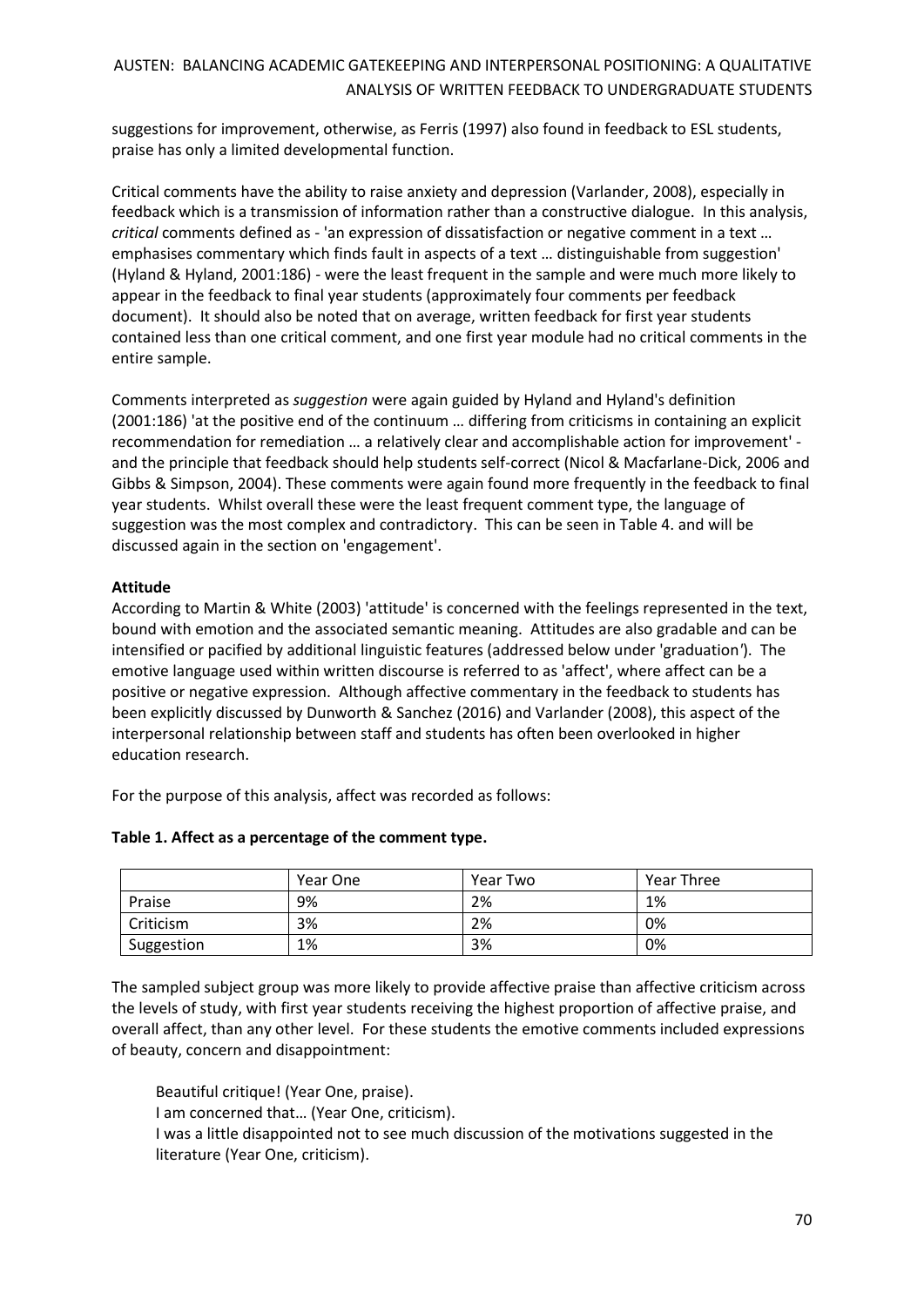Disappointment was also noted in the feedback to second year students, along with pleasure, commiseration and gratitude:

Disappointed not to see… (Year Two, criticism). I was pleased to see you consider… (Year Two, praise). This is a pity because… (Year Two, suggestion). An impressive reference list which is very well formatted - thank you! (Year Two, praise).

Such examples should be considered in the context of student progression. Are comments on the beauty of assessments useful for development? Furthermore, such language is unlikely to be found in an equal discursive relationship such as student peer to peer or even staff peer to peer feedback. As noted, affective comments in the final year were limited, and the only coded reference is an example which conveys the writer's feelings of merit and worth. This code overlaps with the category of 'appreciation'*,* which is also a feature of 'attitude':

and you deserve your First Class mark (Year Three, praise).

If this analytical interpretation is recoded as 'appreciation' then the conclusion reached is that final year students received no affective comments in their written feedback. The absence of affective comments in final year feedback may be due to shifts in the power balance between tutor and student. This analysis indicates that there may be a more equal discursive relationship in the final year as students have increased experience of the disciplinary habitus.

What are the ramifications of producing non-affective feedback for final year students? Dunworth and Sanchez (2016) found confidence and motivation to be an important factor in feedback, with students noting the benefits of positive comments and the impact of poorly worded negative comments. With a low take up of face to face feedback evident in this case subject group, this concern is in need of further investigation.

Comments which were coded as 'judgement' had characteristics which highlighted social esteem and social sanction. Typically, these codes were most prevalent in year one, with no markers of 'judgement' (either esteem or sanction) being found in year three feedback. Markers of social esteem in this sample were used to draw attention to student effort, capability/potential and expectations for further work:

You have clearly worked hard on this (and have done all term) (Year One, praise). Give these assignments the time and detailed attention they need and I can expect to see some really good work from you next term (Year One, praise/suggestion).

In contrast, social sanctions reinforced processes or rules which had not been followed in academic writing and moral censure based on assumed time spent on task, attendance (or lack of) in seminars, and perceptions of effort.

You have an academic advisor that has on many an occasion offered one-to-one sessions for all students' (Year One, criticism).

Obviously these sanctions were found more frequently within the critical comments; however, there were instances where suggestive comments were also used to sanction. In the example below, the suggestion that more time is needed is a judgement that not enough time was previously spent:

Spend some time really thinking about this part.' (Year One, suggestion).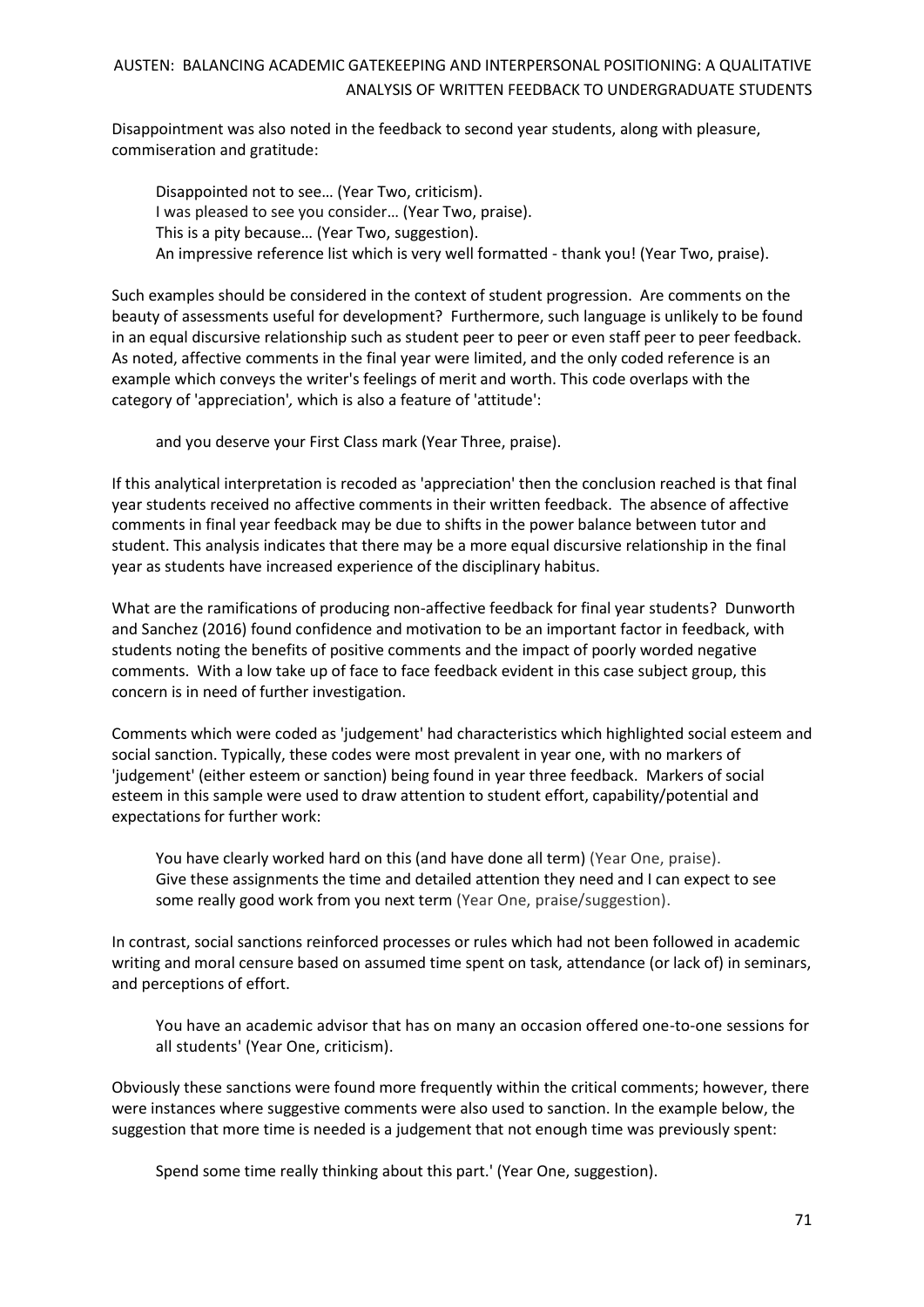'Appreciation', as the final characteristic of 'attitude'*,* deals with the values and reactions to behaviours or qualities seen in the student work. Within the suggestive comments, the coded examples relate to offers for further assistance by the marker. In this respect, the appreciation is of student need and shows the value and worth placed in student engagement:

Let me know if you need help! (Year Two, suggestion). Please come and see me should you want to talk through your feedback further (Year Three, suggestion).

In contrast to previous findings, appreciation in the form of encouraging extended dialogue was the most prevalent in the final year (12% of all suggestive comments, compared to 3% in year one and two). This again highlights the discursive shift in the feedback to final year students. Staff may place higher value and worth in the work of final year undergraduates as they begin to mirror their own academic commentary.

Other examples of 'appreciation' were found within the praising comments to highlight that engagement was valued. The affective expression of gratitude which was noted above can also be multi-coded and used as an example here:

Your seminar attendance and regular contributions are also appreciated (Year One, praise). An impressive reference list which is very well formatted - thank you! (Year Two, praise).

### **Engagement**

Martin and White's definition of *'*engagement*'* is to 'provide the means for the authorial voice to position itself with respect to, and hence to 'engage' with, the other voices and alternative positions construed as being in play in the current communicative context (2005: 94). There were a number of strands of analysis that developed under this heading. Bare assertions, the single voice of the author, related to either the disciplinary content of the assessment, or the strengths and weaknesses of the student's academic skills. Hyland & Hyland (2001) describe these as 'bald' comments, and found very few in their analysis of feedback at Masters level, but the highest levels in comments which praised the student. In the current study, the most frequent bare assertions commented on academic skills. Across all levels of study, these comments were dominated by academic referencing, *'There are also some sections which are not referenced'* (Year Three), followed by use of literature; *'try to engage with a broader range of literature'* (Year Two) and 'being academic' as a more fluid concept; *'Your writing style … is not academic'* (Year Two). The dominance of bare assertions was evident in Year Three. This feedback was direct and was often presented as a list of positive and negatives attributes, without 'affect' or 'judgement', which provided a clear justification for the mark awarded. Examples include:

Rationale provided.' (Year Three, praise). The last few sentences were inaccurate and contradictory.' (Year Three, criticism). Ensure you engage with the breadth of literature available' (Year Three, suggestion).

These quotes again highlight the lack of power positioning in the feedback to final year students.

However, in contrast, many of these assertions contain a range of verbs which could serve to reinforce the power hierarchy between the student and the staff member, as staff members act as gatekeepers to the academic discourse. Whilst is it acknowledged that language is a social construct with multiple voices and interpretations, the monoglossic voice of the staff member dominates in these examples. Tables. 2., 3., and 4. provide an overview of the student's actions which have been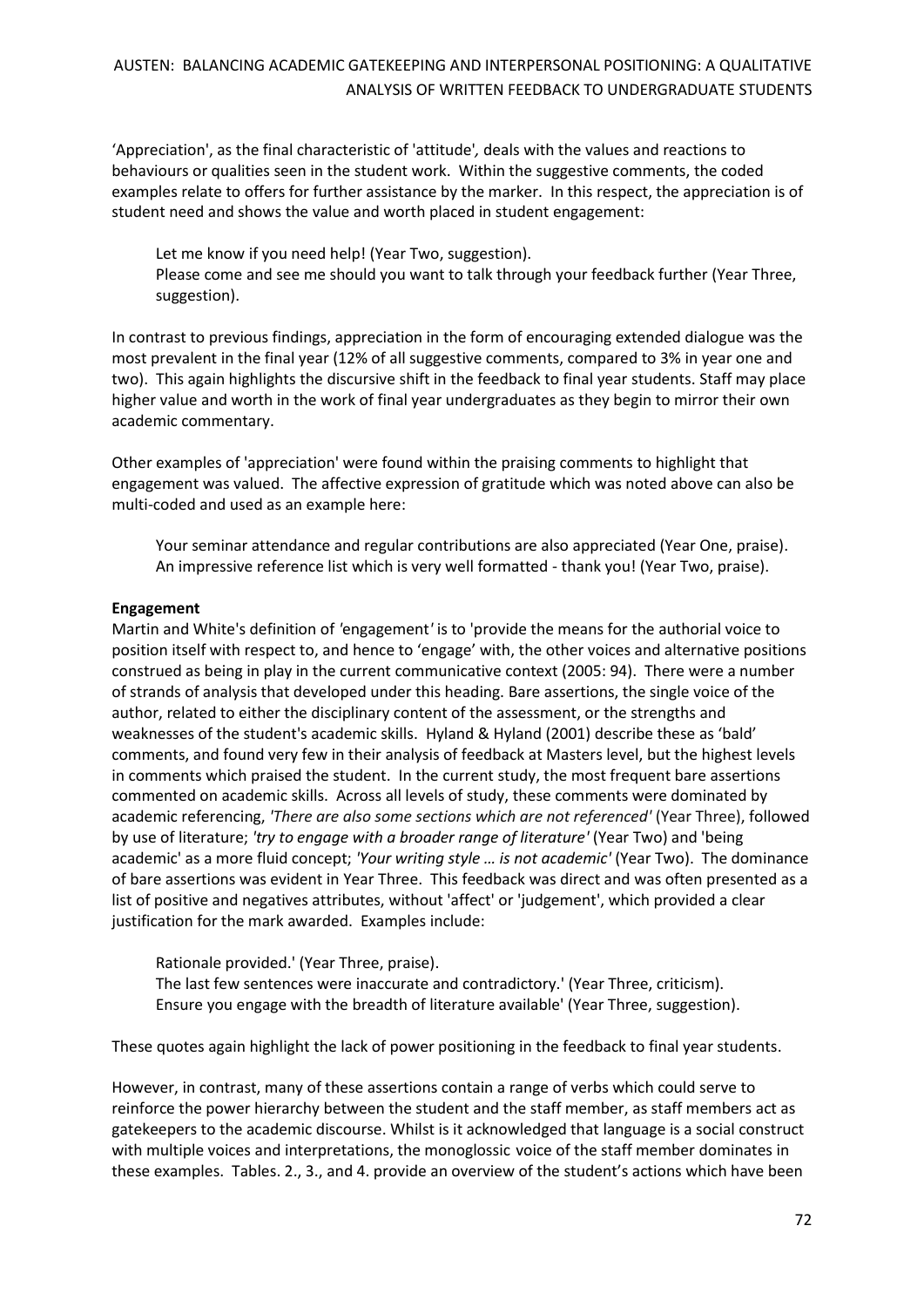acknowledged and marked accordingly (praise and criticism), and actions which are suggested for improvement, tallied by frequency.

| 21 used         | 7 considered | 5 applied | 1 appraised   |
|-----------------|--------------|-----------|---------------|
| 20 attempted    | 7 showed     | 5 thought | 1 endeavoured |
| 12 presented    | appeared     | 4 covered | 1 understood  |
| 12 discussed    | 7 analysed   | 4 raised  | 1 integrated  |
| 10 demonstrated | 7 critiqued  | 2 tried   | 1 argued      |
| 8 identified    | 6 engaged    | 1 argued  |               |

### **Table 2. Praise (e.g. you have discussed…).**

### **Table 3. Criticism (e.g. you have not evidenced…).**

| 5 relied     | 3 clarified     | 2 developed     | 1 substantiated |
|--------------|-----------------|-----------------|-----------------|
| 5 detailed   | 2 engaged       | 2 repeated      | 1 verified      |
| 5 evidenced  | 2 struggled     | 1 appraised     |                 |
| 4 analysed   | 2 applied       | 1 misunderstood |                 |
| 3 considered | 2 distinguished | 1 elevated      |                 |

### **Table 4. Suggestion (e.g. In future you should explain…).**

| 24 make       | 5 think          | 2 create        | 1 suggest  |
|---------------|------------------|-----------------|------------|
| 15 improve    | 4 look (at)      | 2 choose        | 1 grasp    |
| 14 ensure     | 4 (don't) forget | 2 avoid         | 1 apply    |
| 11 discuss    | 3 analyse        | 2 provide       | 1 express  |
| 10 work (on)  | 3 distinguish    | 2 mention       | 1 tighten  |
| 10 use        | 3 understand     | 2 write         | 1 situate  |
| 10 link       | 3 strengthen     | 2 broaden       | 1 practice |
| 8 benefit     | 3 explore        | 2 seek          | 1 attend   |
| 8 (take) care | 3 present        | 1 identify      | 1 widen    |
| 7 explain     | 3 add            | 1 invest        | 1 display  |
| 7 engage      | 2 try            | 1 increase      | 1 cover    |
| 7 refer       | 2 focus          | 1 clarify       | 1 revisit  |
| 6 (take) time | 2 expand         | 1 (be) succinct | 1 compare  |
| 6 read        | 2 build          | 1 refine        |            |
| 5 consider    | 2 say            | 1 address       |            |

Here we see significant disparity in the evaluative descriptions of the students' assessed work and areas for enhancement. This variation in language and the change in focus (Table 4. is markedly more colloquial with shorter, simpler verbs) could be confusing (Charnock 2000) and exclusionary (if language is reinforcing a specific academic discourse). This is particularly evident in the range of verbs used to make suggestive comments. Lea and Street (1998:167) refer to this directly and note that 'to evaluate and analyse are not generic skills but related to the way the discipline constructs knowledge - these terms can be 'elusive' for students and signify the gatekeeping role of the marker into the discipline'. Furthermore, Lillis and Turner (2001:341) describe this use of language as an 'exemplification of a 'discourse of transparency' that takes for granted the norms and conventions of academic discourse, which potentially excludes student-writers from effective participation and engagement within academic discourse'. This discourse of transparency is also evident in the use of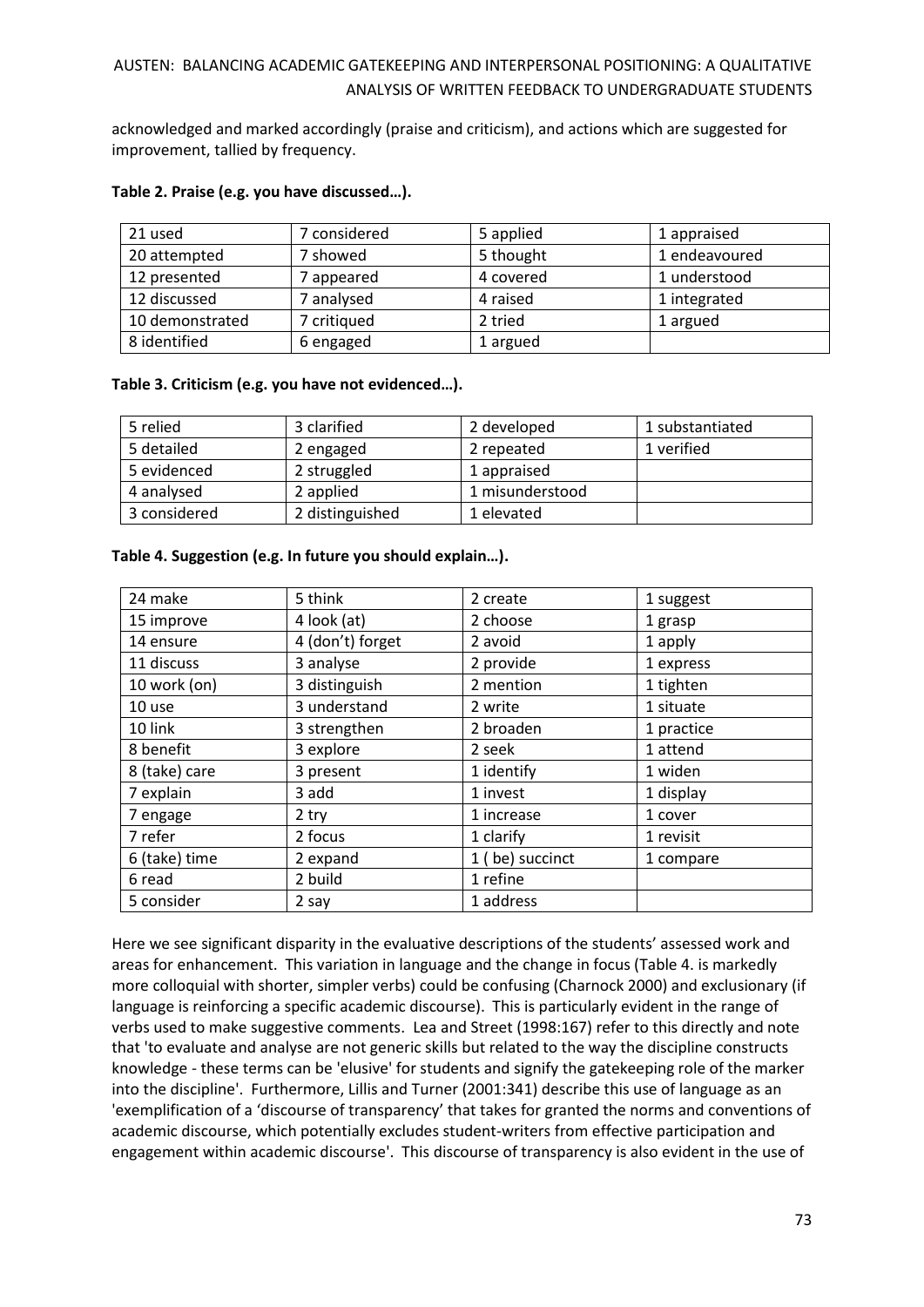abbreviations which has the potential to exclude and confuse those who are transitioning into the subject.

Interestingly, the authorial voice, often assumed as the respected provider of academic critique, was then regularly undermined by re-occurring errors in the feedback. As previously stated 18% of the feedback documents contained errors in spelling, punctuation, and grammar or formatting within the free text comments. This creates a disconnect between the role of academic gatekeepers and a lack of academic modelling; classically 'do as I say, not as I do'.

Other examples of bare assertions, the single voice of the author, are intensified (a feature of *graduation*) to evidence the frustration of the author. This was a particular interpretation provided by the student researcher working on this research project.

Your referencing is extremely poor (Year Two, criticism) ... again this is a limited response … you have merely described the findings of that one piece

of literature (Year Two, criticism)

There were more elaborate findings categorised as heteroglossic, where alternative opinions, positive and negative, position the author's own view against varied possibilities. The first is the use of projection/personal attribution, the seemingly personal view of the marker.

'It allows them to relinquish some of their authority and adopt a less threatening voice. In other words, personal attribution allows teachers to react as ordinary readers, rather than as experts, and to slightly reposition themselves and their relationship to the student-writer' (Hyland& Hyland 2001:198).

Whilst reinforcing the interpersonal nature of the commentary by softening the force of criticism, personal framing could question the 'fairness' of the feedback (is the work being marked against an expected standard/criteria or the views of the marker?) and the usefulness of feedback as a formative tool (if the marker of the next assessment differs).

|            | Year One | Year Two | Year Three |
|------------|----------|----------|------------|
| Praise     | 2%       | 7%       | 0%         |
| Criticism  | 5%       | 11%      | 0%         |
| Suggestion | 9%       | 16%      | 0%         |

### **Table 5, Personal attribution as a percentage of comment type**

No personal attribution was found in the feedback to final year students. This again highlights a shift in the discursive relationship which has moved away from building or maintaining the interpersonal relationship with the student. Example phrases from Year One and Two included:

I'm afraid I can't give you credit for (Year One, criticism). I'd avoid raising further question in your writing (Year Two, criticism).

The presence of modal verbs or hedges can also be a signifier of heteroglossic comments, and in turn portray a sense of uncertainty in the marking process. Examples of phrases which add the notion of uncertainty include,

You seem to use reflection effectively' (Year One, praise) You appear to have undertaken some relevant research'(Year Two, praise)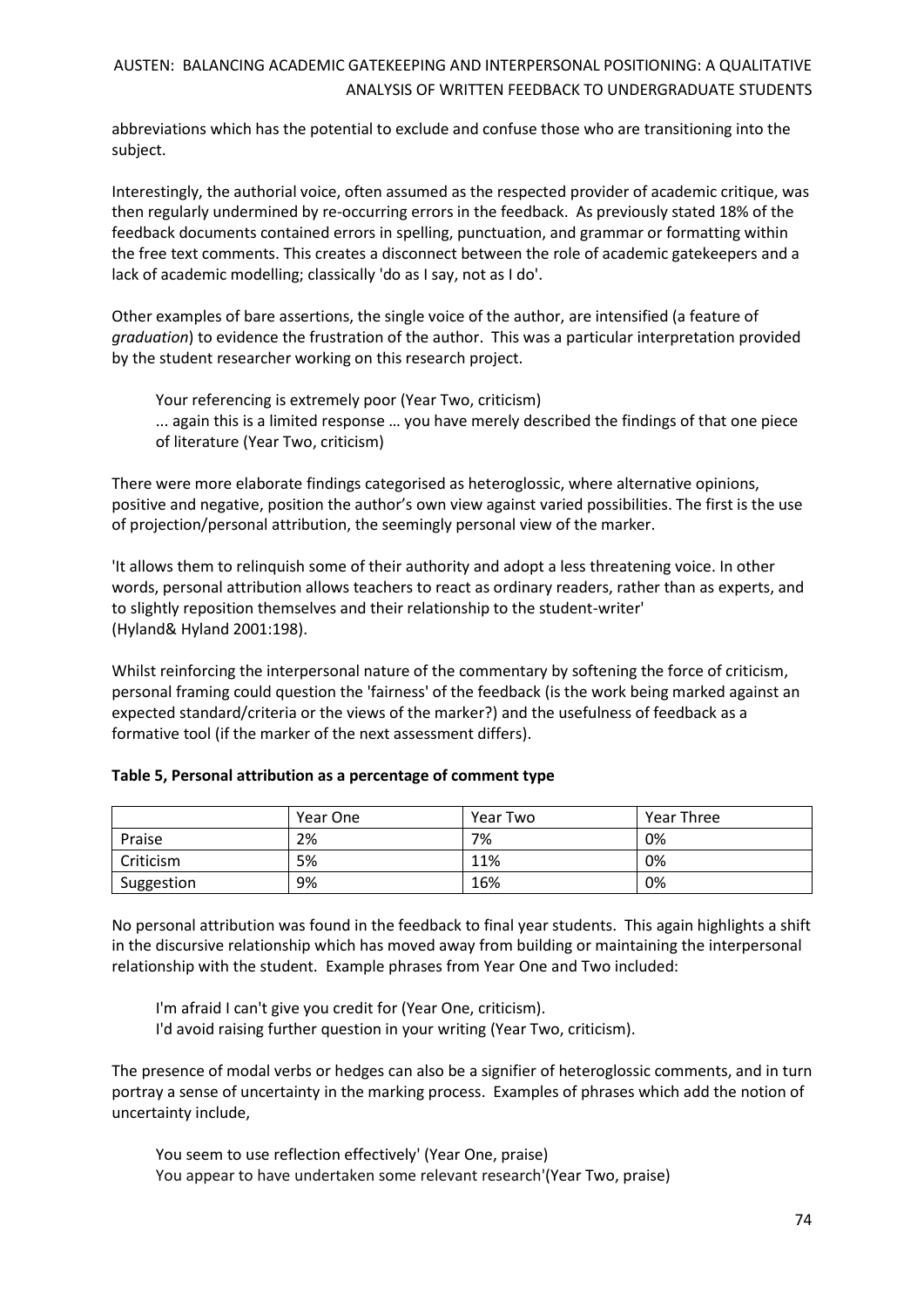Your assignment probably just reaches 2, 1 grade (Year Three, praise).

In their analysis of tutor comments Lillis & Turner (2001:60) also found that 'The tutor's hedging in her comments suggest that definitions of the terms she [tutor] is signalling are optional, whereas in fact she views them as obligatory'. Such examples are also found in this current study, more evident in suggestive comments *('You could have explained', 'You could have critiqued')*.

Hedges were most commonly found in critical commentary (mirroring the findings of Hyland & Hyland 2001) and were also used to soften the impact on the reader and maintain a positive interpersonal relationship ('force/graduation'). However, this sample of feedback also hedged praise.

## **Table 6. Hedges as a percentage of comment type.**

|            | Year One | Year Two | <b>Year Three</b> |
|------------|----------|----------|-------------------|
| Praise     | 2%       | 7%       | 6%                |
| Criticism  | 10%      | 16%      | 17%               |
| Suggestion | 4%       | 9%       | 0%                |

Whilst hedging is noted for its unsettling impact, it is also a feature of academic writing (Ken Hyland has written extensively on this topic). Hedging is interpreted by analysts of academic discourse as 'any linguistic means used to indicate either a) a lack of complete commitment to the truth value of an accompanying proposition, or b) a desire not to express that commitment categorically' (Hyland 1998:1). Here we find more evidence of language which may confuse or contradict the messages interpreted by student readers.

# **Graduation**

Finally, graduation is similarly concerned with the writers 'interpersonal positioning' and provides examples of 'the degree of the speaker/writer's intensity, or the degree of their investment in the utterance' (Stewart 2005:135)*.* The linguistic features noted in this section amplify language via 'force' (e.g. imperatives and interrogatives and modal verbs), and 'focus' (sharpening or softening of attitude and engagement).

Imperative and interrogative use was evident in the sample of feedback, not to add force to praise, criticism and suggestion, but to reinforce bare assertions. In the first year, exclamation marks (imperatives) were used positively to provide support and encouragement. In year two and three, imperatives tended to intensify importance:

Try to go a bit slower! (Year One). Use all your words! (Year Two). Seek assistance and guidance with referencing! (Year Three).

There was more evidence of the use of interrogatives in the sample and they were seen to highlight frustration 'as a categorical assertion that the point is not 'correct'.' (Lea & Street 1998:169) - or were more commonly used rhetorically to highlight where the student should have progressed their discussion:

A page number for a direct quote??? (Year One). Are there any critical comments you could add in? (Year Two).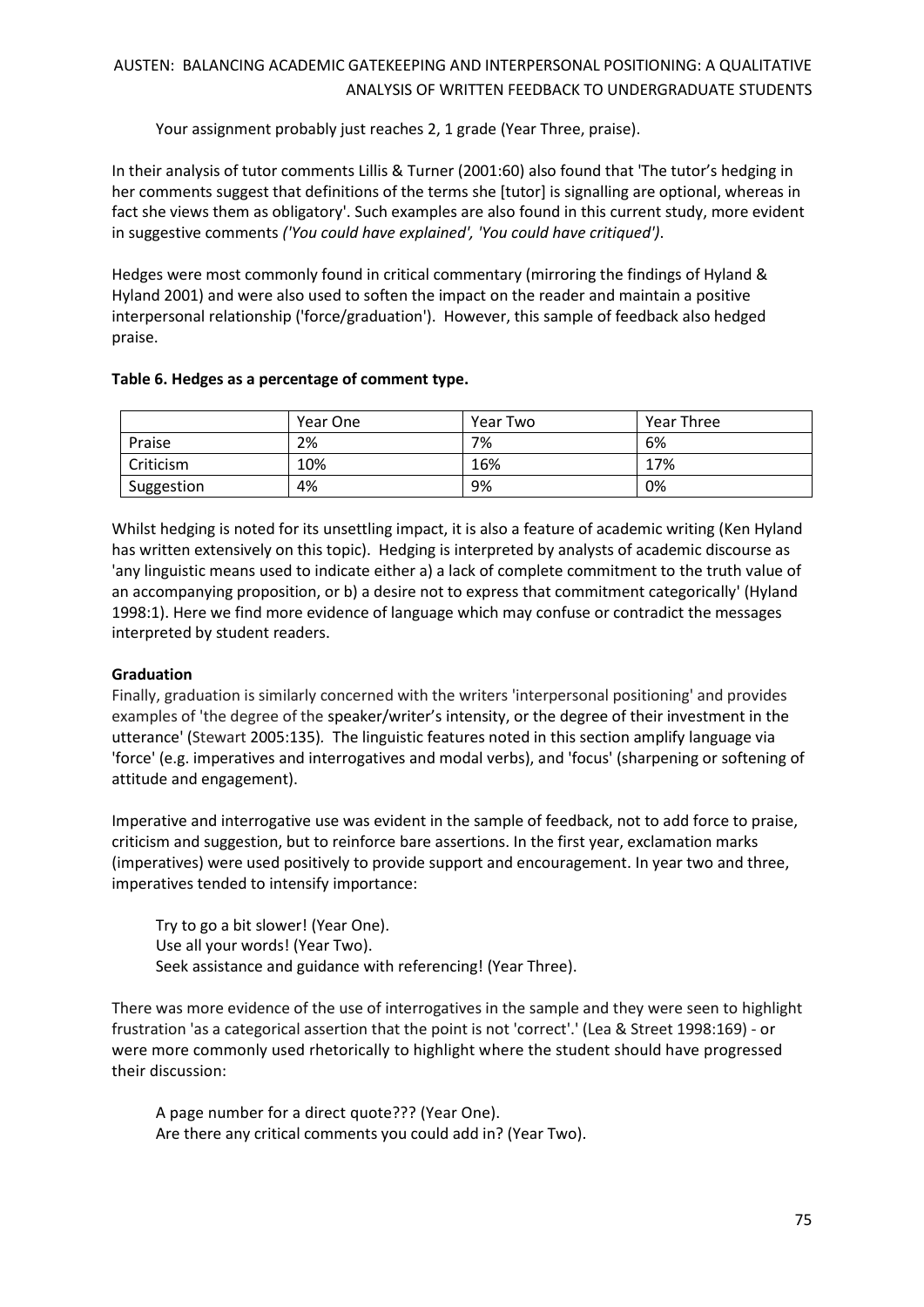Finally, questioning was also used as an indirect criticism on the assumption that the answer to the question highlights the student's weaknesses:

Did this come from Hudson's book? (Year Two). Do you need some help with blackboard functions, or were there issues with the question itself here? (Year Two).

These examples reinforce the power imbalance between the author and the audience, the student and the tutor, based on the tutor's 'right to criticise' (Lea & Street 1998:169). The tutor has the ability to add 'force' to the feedback and in doing so reaffirms their position as the expert. The choice of modal verbs and adjectives used in feedback, some of which are also coded as affective, are also a symbol of this hierarchy. This research found huge variation in the language chosen to add force to the evaluative comments. An overview of the content of praising and critical comments used to add 'force' can be seen in Table 7. and 8.

| 87 good          | 6 lovely       | 2 insightful    | 1 reasonable |
|------------------|----------------|-----------------|--------------|
| 49 well (27 well | 5 interesting  | 2 appropriate   | 1 insightful |
| done)            |                |                 |              |
| 21 clear         | 5 strong       | 2 sophisticated | 1 concise/ly |
| 17 excellent     | 4 effective/ly | 1 engaging      | 1 capable    |
| 14 relevant      | 3 decent       | 1 impressive    | 1 tight      |
| 12 clearly       | 2 beautiful    | 1 accurate      | 1 thorough   |
| 8 nice           | 2 coherent     | 1 fluid         | 1 fantastic  |
| 8 detailed       | 2 great        | 1 fine          | 1 reasonable |

### **Table 7. Praise.**

### **Table 8. Criticism.**

| 12 descriptive    | 3 outdated           | 2 incomplete | 1 sketchy      |
|-------------------|----------------------|--------------|----------------|
| 9 lacking         | 3 confused           | 2 broad      | 1 not academic |
| 7 limited         | 3 accurately $(+ve)$ | 1 nervous    | 1 generic      |
| 6 not/un critical | 2 awkward            | 1 clumsy     | 1 missing      |
| 4 short           | 2 vague              | 1 muddled    | 1 non-existent |
| 4 odd             | 2 sloppy             | 1 unclear    | 1 repetitive   |
| 4 poor            | 2 abstract           | 1 reliant    |                |
| 3 shallow         | 2 detailed           | 1 loose      |                |

In contrast, the use of colloquial language was also coded and can be used as evidence of negative force, promoting the interpersonal relationship by softening the impact on the student. In these examples, the coding overlaps with examples of hedging and personal attribution. These comments also tended to use contractions, which alongside informal phrasing, again provides evidence of a lack of modelling of the expected academic discourse.

You might like to try to re-write your opening para to see how super-sharp you can get it (Year Two, suggestion)

The use of hedges to sustain the interpersonal relationship between staff and student can also be categorised as 'focus' under the umbrella of 'graduation*'*. In critical comments, hedging can be used as mitigation to soften the impact on the student. This was a technique used most frequently in the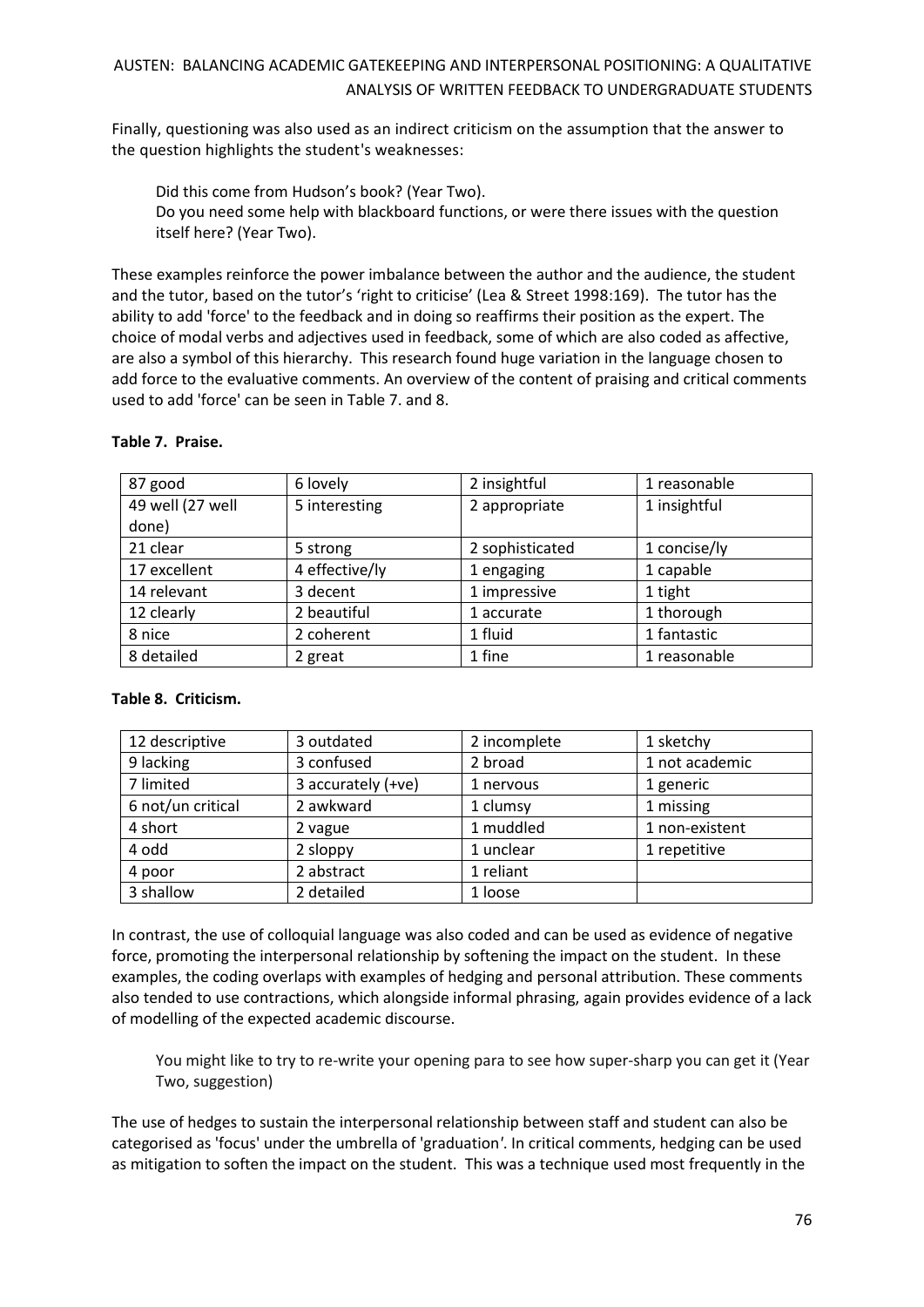feedback to final year students. This is more obvious in critical comments, but as Hyland and Hyland (2001:198) suggest, hedged praise 'might work for the writer as a rephrased criticism, simply prefacing a criticism or signalling a problem in a way which is less threatening to the teacher– student relationship'. They supplement this finding with student views which confirm that hedged comments are also likely to be misinterpreted. Examples of hedges used for graduation in this sample include:

I was a little disappointed not to see… (Year One, criticism). Relying on only 4 references is unlikely to lead to a good grade' (Year Three, criticism).

In response to the research question - What characteristics of evaluative language are found in written assessment feedback to undergraduate students? - the key findings of this paper can be summarised as follows:

- Overall, the written feedback to students in this sample was dominated by comments coded as 'praise'. The developmental function of this type of language needs to be considered alongside the impact on student motivation.
- There is an apparent distinction in the use of language in feedback which is written for first year and final year students. These distinctions were noted in multiple themes including the use of affect, judgement (markers of esteem or sanction), appreciation (the offer of extended dialogue), and engagement (the dominance and function of bare assertions) and the overall use of interpersonal linguistic characteristics (personal attribution and hedging). The impact of feedback student readers across varied levels of study needs consideration.
- The choice of language used to evaluate student work in this sample, and the potential impact on student readers, was found to be complex and contradictory. Examples include features of engagement and graduation which undermine the positive interpersonal relationship being built with students through the use of language. This is conceptualised as a tension between interpersonal positioning and academic gatekeeping.
- This analysis highlights the complex use of 'hedging', which can have a positive interpersonal function when used within critical commentary. Of significant interest is the use of hedging within comments which elicit praise (a distinct feature of this research), which has the potential to undermine the positive commentary and add to contradictory evaluatory messages.

### **Discussion**

This research has provided a multi-layered qualitative analysis of written feedback given to students on summative assessments. This analysis supports the social constructivist assumptions about the nature of feedback by focusing on the subjective meaning hidden within the lexico-grammatical features of the text. Within the thematic categories, two diverse overarching themes were identified - that the subject group were torn between using language to gate keep academic conventions and using language to build interpersonal relationships with their students. This paper suggests that this contradiction is further mediated by fluctuations in 'linguistic capital' (Bourdieu, 1977). As Thompson (1991 in Bourdieu & Thompson, 1991:2) notes, Bourdieu:

Portrays everyday linguistic exchanges as situated encounters between agents endowed with socially structured resources and competencies in such a way that every linguistic interaction, however personal and insignificant it may seem, bears the traces of social structure that is both expresses and helps to reproduce.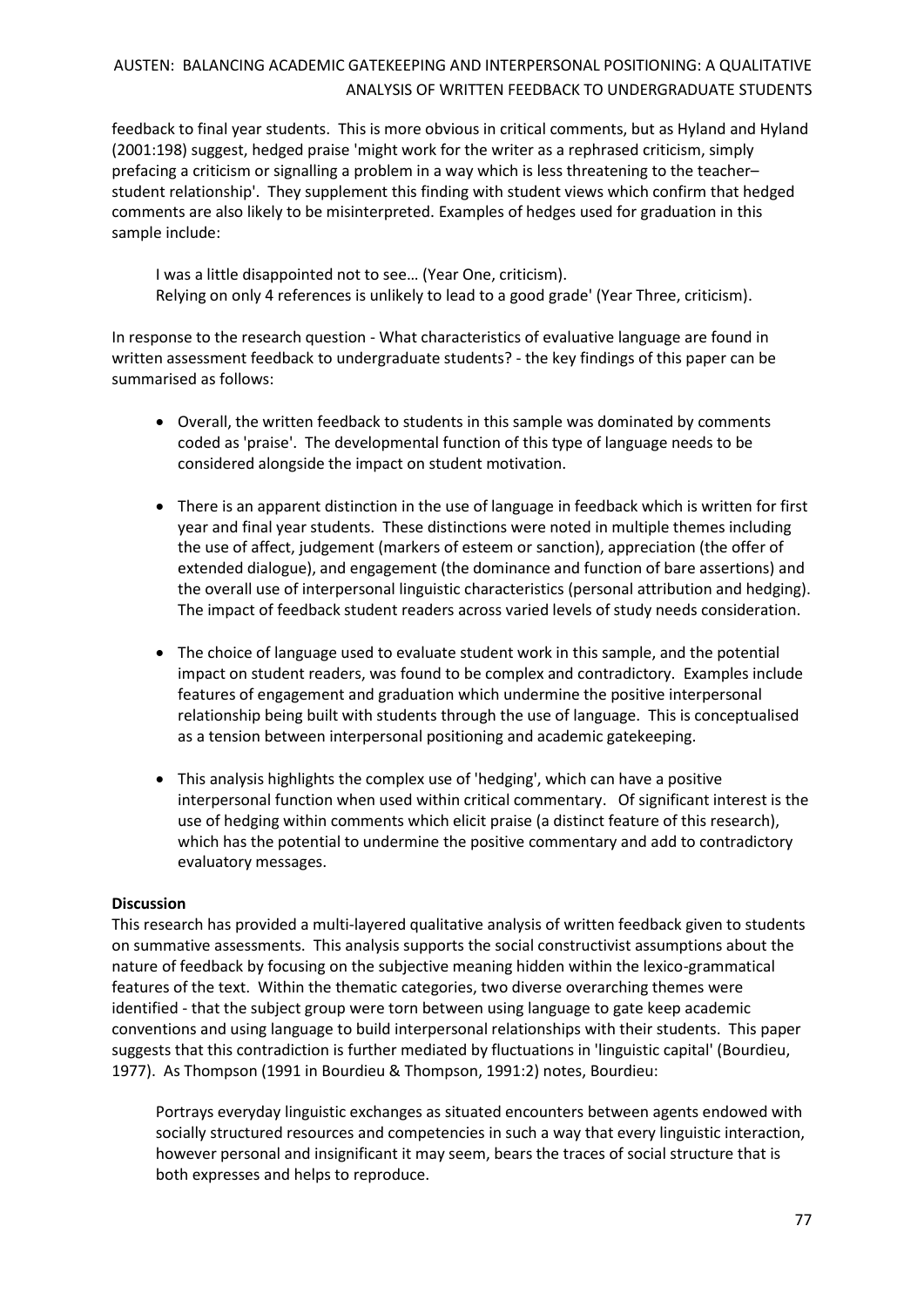These themes have been identified in a feedback context by others; Lea & Street (1998), Lillis & Turner (2001), Hyatt (2005), and Basturkmen et al. (2014) discuss the use of feedback as a means of inducting students into an academic community, especially using disciplinary terminology and conventions for written work. Hyatt codes 'phatic comments' as part of his analysis 'whose purpose is the establishment and maintenance of a good academic and social relationship between the tutor and the student' (2005:344) and Dunworth & Sanchez (2016) discuss the interpersonal as one dimension of quality feedback. Stewart notes that 'representational, interpersonal and textual aspects of language interact closely' (2015:2), such that the interpersonal aspect is often competing with textual and representational aspects of academic discourse. Stewart also uses the Appraisal Framework of Martin & White (2005) to analyse student comments in institutional surveys. The Academic Literacies approach discusses limitations with the academic skills and academic socialisation approaches (Lea & Street, 1998), which were both features of the theme 'academic discourse' and comment directly on writing as a social practice. However, this notable approach fails to include the competing agenda of staff-student 'interpersonal discourse', specifically because the focus has been on student writing rather than staff feedback. This is now being addressed with a reframed focus on 'feedback literacy'. Sutton (2012) has highlighted the interpersonal via the notion of 'care' and summarised that 'the way in which academics articulate their educational identities within the social relations of learning and teaching appears to have the potential to either enable or constrain the development of feedback literacy' (ibid:39).

The analysis of comments categorised as 'attitude' and 'appreciation' showed that by using emotive or motivational language, judgements of esteem or sanctions and expressions of value and worth, feedback comments could build or maintain a sound interpersonal relationship with the student, especially in the first year of study. However, this language also reinforces the unequal discursive relationship between author and reader, staff member and student. This can be seen in a shift in use and frequency of attitudinal comments to final year students, where the academic commentary starts to mirror the academy and thus the linguistic capital of the student is greater. Comments which were coded as 'judgement' had characteristics which highlighted social esteem and social sanction, and are again a signifier of the linguistic capital of the academic.

Comments coded as 'engagement' were separated into monoglossic and heteroglossic features. Monoglossic bare assertions were proportionally more likely to be found in final year feedback, at the expense of 'attitude'. However, the type of comments in this category predominantly discussed academic skills and by doing so, maintained the elevated power potion of the academic as gatekeeper to the conventions of academic discourse. This was also seen in the extensive use of verbs. Whilst the importance of the academic discourse is being upheld here, it is then being undermined, not only by the interpersonal discourse, but by the lack of modelling (errors and colloquialisms) by the gatekeepers themselves. Furthermore, heteroglossic 'engagement' comments showed that the sampled feedback used hedges and projection/personal attribution for interpersonal effect, especially in the first year of study. Again, this was much less evident in the comments for final year students.

Finally, graduation is equally as contradictory. Interpersonal discourse was coded via the use of imperatives for support and encouragement, the use of colloquial language, and hedges and interrogative use which offered continued dialogue. In contrast, imperatives which highlighted importance, and interrogatives which questioned a knowledge base, are examples of the unequal discursive relationship.

In light of these discussions this paper recommends that feedback practices need to be discussed and debated within subject groups with a view to managing contradiction and inconsistency.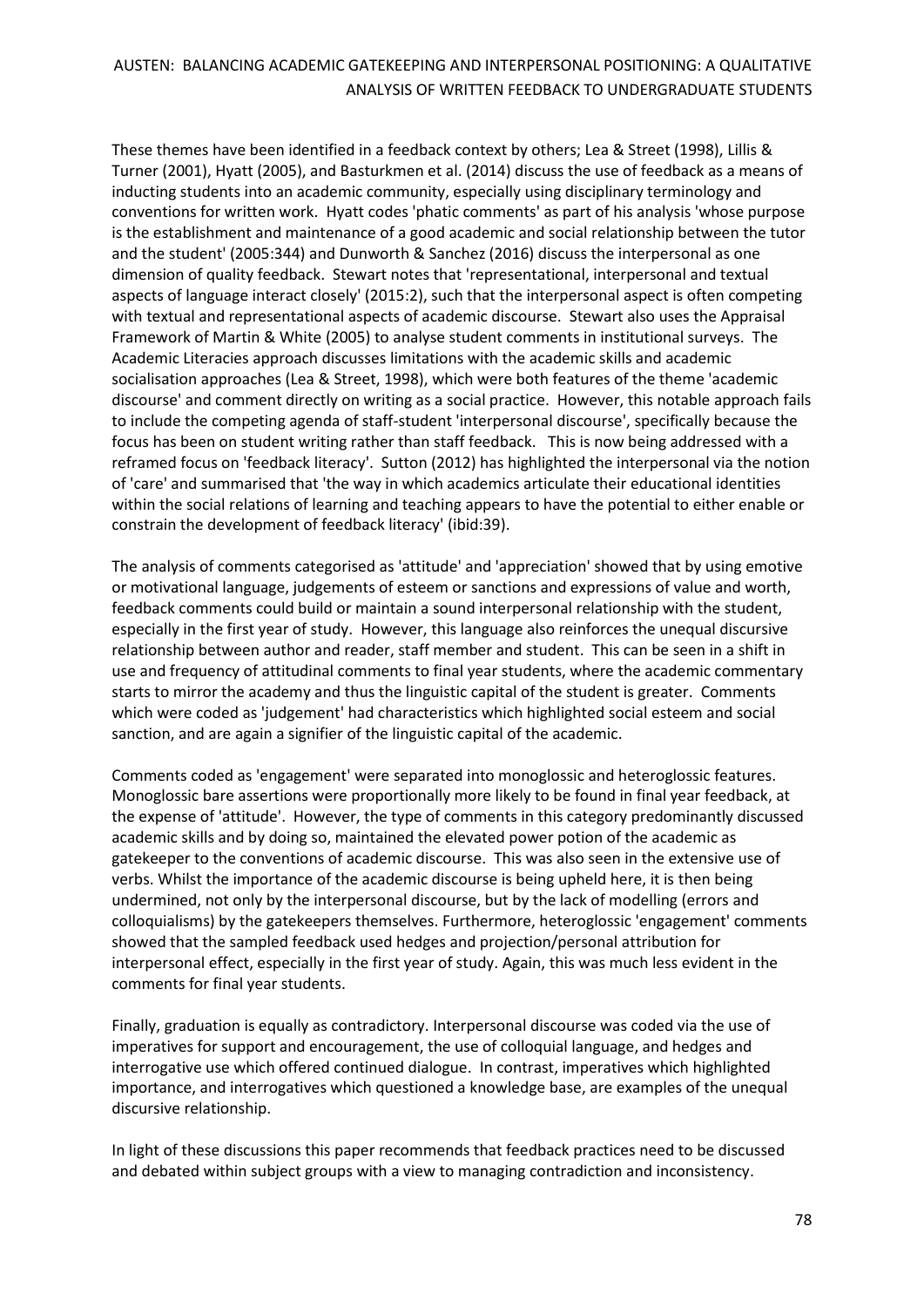Similarly, the importance of maintaining the interpersonal student-staff relationship, promoting academic discourse, and managing discursive relationships as competing agendas, should be discussed using feedback examples from a staff group. The use of feedback terminology should also be discussed to note where 'terms are contested and contestable' (Hyatt, 2005:350) and monitored via continuous feedback moderation as assessments are being marked. There is also scope here to look to alternative models of assessment feedback, especially for those who value the interpersonal dimension. Audio feedback (Hennessey & Forrester, 2014), screencast feedback (O'Malley, 2011), peer feedback and face to face dialogue (Nicol, 2010) have all shown to be effective in addressing this aspect, and could aid the balance of 'linguistic capital' and remove tensions in written feedback practice. If the discussions favour modelling of academic discourse, then teach students how to understand the feedback of the group, reframed as another piece of written text belonging to the disciplinary habitus. First year modules which specifically address academic skills, could discuss feedback by using examples from the subject group and include variations in feedback across levels of study (Blair et. Al. 2013). This would develop some level of student involvement in the feedback practice and would create a platform for further discussion as the course progresses. Any changes to the feedback practices of the group should then be properly evaluated.

The recording of student views to supplement and evidence this discussion is essential and should be considered in any future research on this topic. In addition, the use of co-design principles within the assessment and feedback process could begin to explore alternative mechanisms of producing and disseminating feedback to address interpersonal dialogue and academic gatekeeping. There may then be opportunities to engage students in research and reflection as part of the co-design process. Phase two of this research elicited student responses to the same sample of feedback, gathered during focus group sessions. These findings will be reported in due course.

### **Acknowledgements**

The author would like to acknowledge the help and support of the Learning and Teaching Cluster in the researched subject group, the student research assistant (Adam Mama-Rudd) for his interpretations of the data and Cathy Malone for providing comments on initial drafts of this work.

### **References**

- Arts, J.G., Jaspers, M., Joosten-Ten Brinke, D. (2016) 'A case study on written comments as a form of feedback in teacher education: so much to gain', *European Journal of Teacher Education,* pp. 1-15.
- Basturkmen, H., East, M., Bitchener, J. (2014) 'Supervisors' on-script feedback comments on drafts of dissertations, socialising students into the academic discourse community', *Teaching in Higher Education,* 19(4), pp.432-445.
- Blair, A., Curtis, S., Goodwin, M., Shields, S. (2013) 'What feedback do students want?', *Politics,*  33(1), pp.66-79.
- Bourdieu, P. (1977) 'The economics of linguistic exchanges', *Social science information,* 16(6), pp. 645-668.
- Bourdieu, P., Thompson, J.B. (1991) *Language and symbolic power*. Cambridge: Policy Press.
- Carless, D. (2006) 'Differing perceptions in the feedback process', *Studies in Higher Education,* 31(2), pp. 219-233.
- Chanock, K., (2000) 'Comments on essays, do students understand what tutors write?', *Teaching in Higher Education*, 5(1), pp. 95-105.
- Crompton, P. (1997) 'Hedging in academic writing, Some theoretical problems', *English for specific purposes,* 16(4), pp. 271-287.
- Dunworth, K., Sanchez, H.S. (2016) 'Perceptions of quality in staff-student written feedback in higher education: a case study', *Teaching in Higher Education, pp.* 1-14.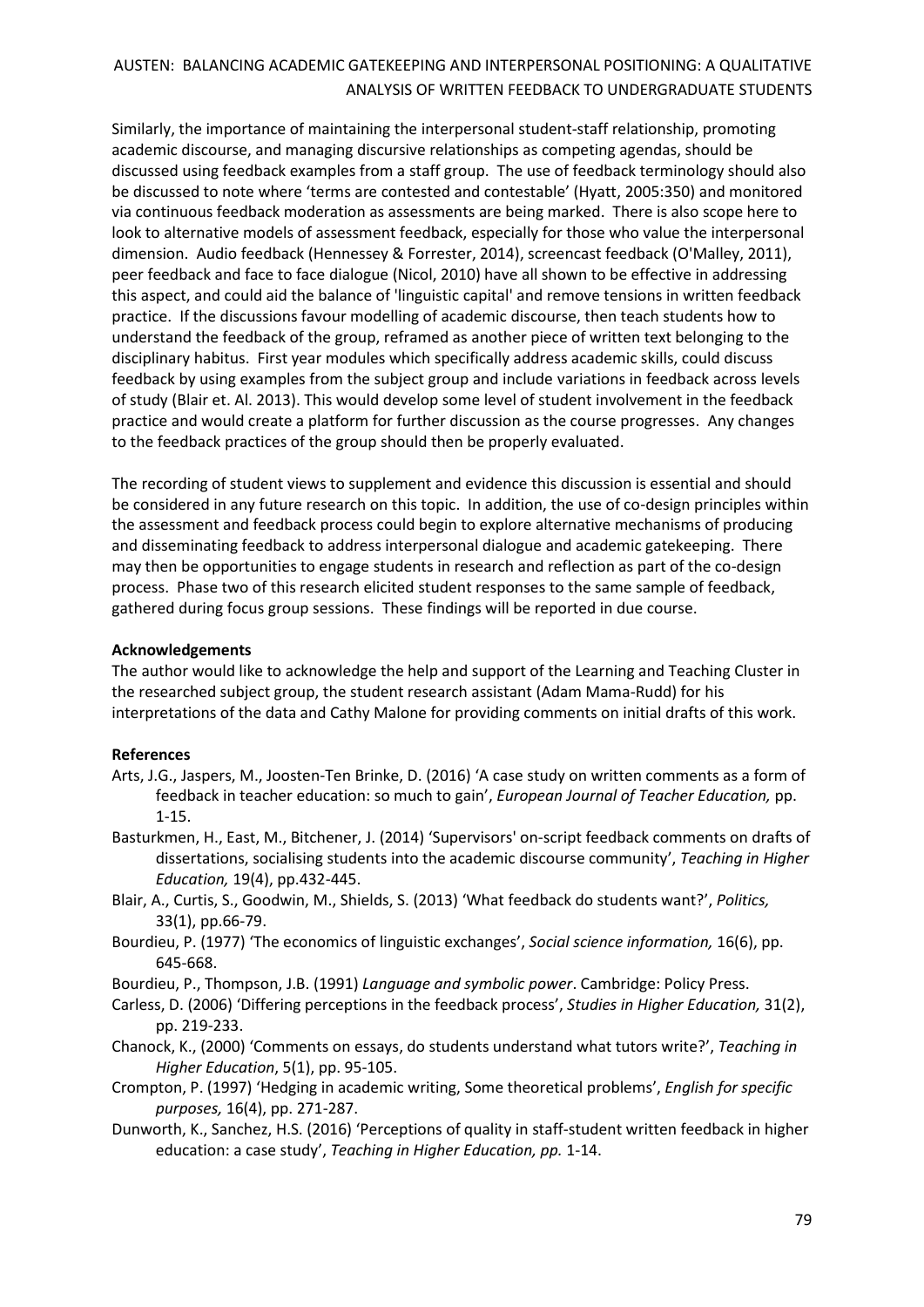- Evans, C. (2013) 'Making sense of assessment feedback in higher education', *Review of educational research*, 83(1), pp.70-120.
- Ferris, D.R. (1997) 'The influence of teacher commentary on student revision', *Tesol Quarterly,* 31(2), pp. 315-339.
- Gibbs, G., Simpson, C. (2004) 'Does your assessment support your students' learning', *Journal of Teaching and Learning in Higher Education,* 1(1), pp. 1-30.
- Hattie, J. Timperley, H. (2007) 'The power of feedback', *Review of educational research,* 77(1), pp. 81-112.
- Hennessy, C., Forrester, G. (2014) 'Developing a framework for effective audio feedback: a case study', *Assessment & Evaluation in Higher Education,* 39(7), pp. 777-789.
- Higgins, R., Hartley, P., Skelton, A. (2002) 'The conscientious consumer: Reconsidering the role of assessment feedback in student learning', *Studies in higher education,* 27(1). Pp. 53-64.
- Hyatt, D.F. (2005) '"Yes, a very good point!", a critical genre analysis of a corpus of feedback commentaries on Master of Education assignments', *Teaching in Higher Education,* 10(3), pp. 339-353.
- Hyland, K., Hyland, F. (2006) *Interpersonal aspects of response: Constructing and interpreting teacher written feedback, Feedback in second language writing: Contexts and issues.* Cambridge: CUP. pp. 206-224.
- Hyland, F., Hyland, K.(2001) 'Sugaring the pill: Praise and criticism in written feedback', *Journal of second language writing,* 10(3), pp. 185-212.
- Hyland, K. (1998) *Hedging in scientific research articles.* Amsterdam*:* John Benjamins Publishing.
- Hyland, K. (1994) 'Hedging in academic writing and EAF textbooks', *English for specific purposes,*  13(3), pp. 239-256.
- Jonsson, A. (2012) 'Facilitating productive use of feedback in higher education', *Active learning in higher education,* pp. 1-14.
- Lea, M.R., Street, B.V. (1998) 'Student writing in higher education: An academic literacies approach, *Studies in higher education',* 23(2), pp. 157-172.
- Lillis, T., Turner, J. (2001) 'Student writing in higher education, contemporary confusion, traditional concerns', *Teaching in Higher Education,* 6(1), pp. 57-68.
- Lincoln, Y.S., Guba, E. G. (1986) 'But is it rigorous? Trustworthiness and authenticity in naturalistic evaluation', *New directions for program evaluation,* 1986(30), pp. 73-84.
- Long, P. (2014) Staff and students' conceptions of good written feedback, Implications for Practice, *Practitioner Research in Higher Education,* 8(1), PP. 54-63.
- Martin, J.R., White, P.R. (2003) *The language of evaluation.* Basingstoke: Palgrave Macmillan.
- Nicol, D. (2010) 'From monologue to dialogue: improving written feedback processes in mass higher education', *Assessment & Evaluation in Higher Education,* 35(5), pp. 501-517.
- Nicol, D.J., Macfarlane‐Dick, D.(2006) 'Formative assessment and self‐regulated learning, A model and seven principles of good feedback practice', *Studies in higher education,* 31(2), pp. 199- 218.
- O'Malley, P.J. (2011) Combining screencasting and a tablet PC to deliver personalised student feedback, *New Directions,* 7, pp. 27-30.
- Orsmond, P., Merry, S.(2011) 'Feedback alignment: effective and ineffective links between tutors' and students' understanding of coursework feedback', *Assessment & Evaluation in Higher Education,* 36(2), pp. 125-136.
- Sadler, D.R. (1989) 'Formative assessment and the design of instructional systems', *Instructional science,* 18(2), pp. 119-144.
- Stewart, M. (2015) 'The language of praise and criticism in a student evaluation survey', *Studies in Educational Evaluation,* 45, pp. 1-9.
- Sutton, P. (2012) 'Conceptualizing feedback literacy, knowing, being, and acting', *Innovations in Education and Teaching International*, 49(1), pp. 31-40.